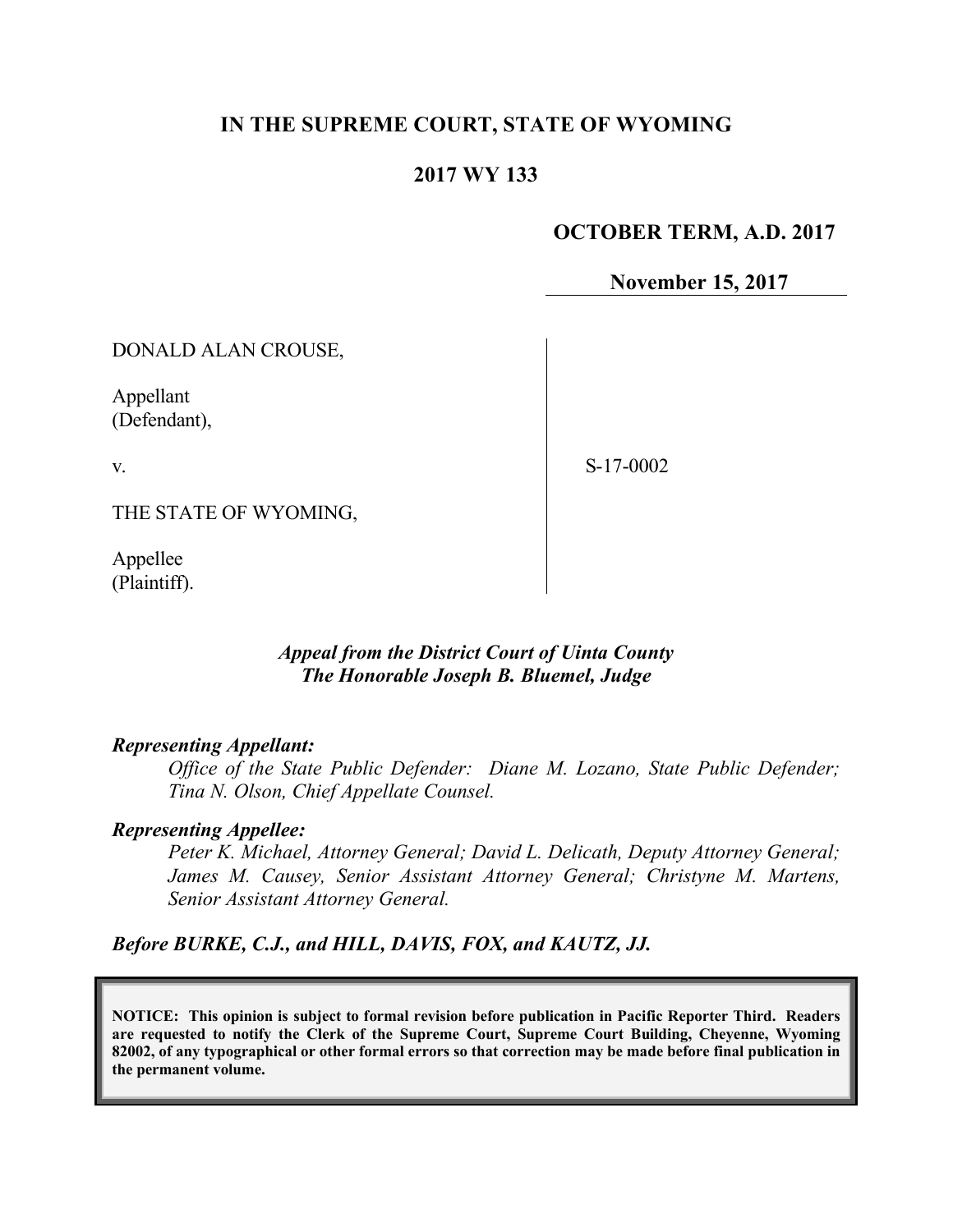## **BURKE, Chief Justice.**

 $\overline{a}$ 

[¶1] Appellant, Donald Crouse, challenges an order of the district court revoking his probation and reinstating the original prison sentence. He claims the State failed to prove that the alleged violation was willful. He further claims that the district court, in reaching its decision, improperly relied upon allegations of other probation violations that were not charged or proven. We affirm.

### *ISSUES*

[¶2] Appellant presents two issues, which we reword for clarification:

- 1. Did the district court abuse its discretion in revoking Appellant's probation and reinstating the original prison sentence?
- 2. Did the district court err by relying on improper information to reach its decision?

# *FACTS*

[¶3] Pursuant to a plea agreement, Appellant entered a no contest plea to one count of  $k$ idnapping.<sup>1</sup> He was sentenced to three to six years of imprisonment, but that was suspended in favor of three years of probation. As a condition of his probation, Appellant was required to "submit himself to a full psychiatric evaluation with continued monitoring for an[y] prescribed medications as recommended in the [pre-sentence investigation report] . . . [and] take medications as prescribed." Another condition prohibited Appellant from having any contact with the kidnapping victim, his brother, or his parents, who lived in the same neighborhood as Appellant. Appellant was also ordered to "abide by other conditions set forth by his supervising Probation Agent." Appellant was released on probation on May 12, 2016.

[¶4] As detailed below, on more than one occasion, Appellant's probation officer discussed with Appellant the probation condition of completing a psychiatric evaluation.

<sup>&</sup>lt;sup>1</sup> The affidavit in support of the Information filed against Appellant asserted that five-year-old J.S. and his younger brother were riding their bicycles in their neighborhood, and rode past Appellant's home. Appellant came out of his house, picked J.S. up, and carried him into the house. The younger brother went home and told his father what had happened. The father went to Appellant's house, found the door open, went inside and removed his son. When police asked J.S. if Appellant had hurt him or touched him, J.S. said that Appellant had grabbed him by the arm at one point.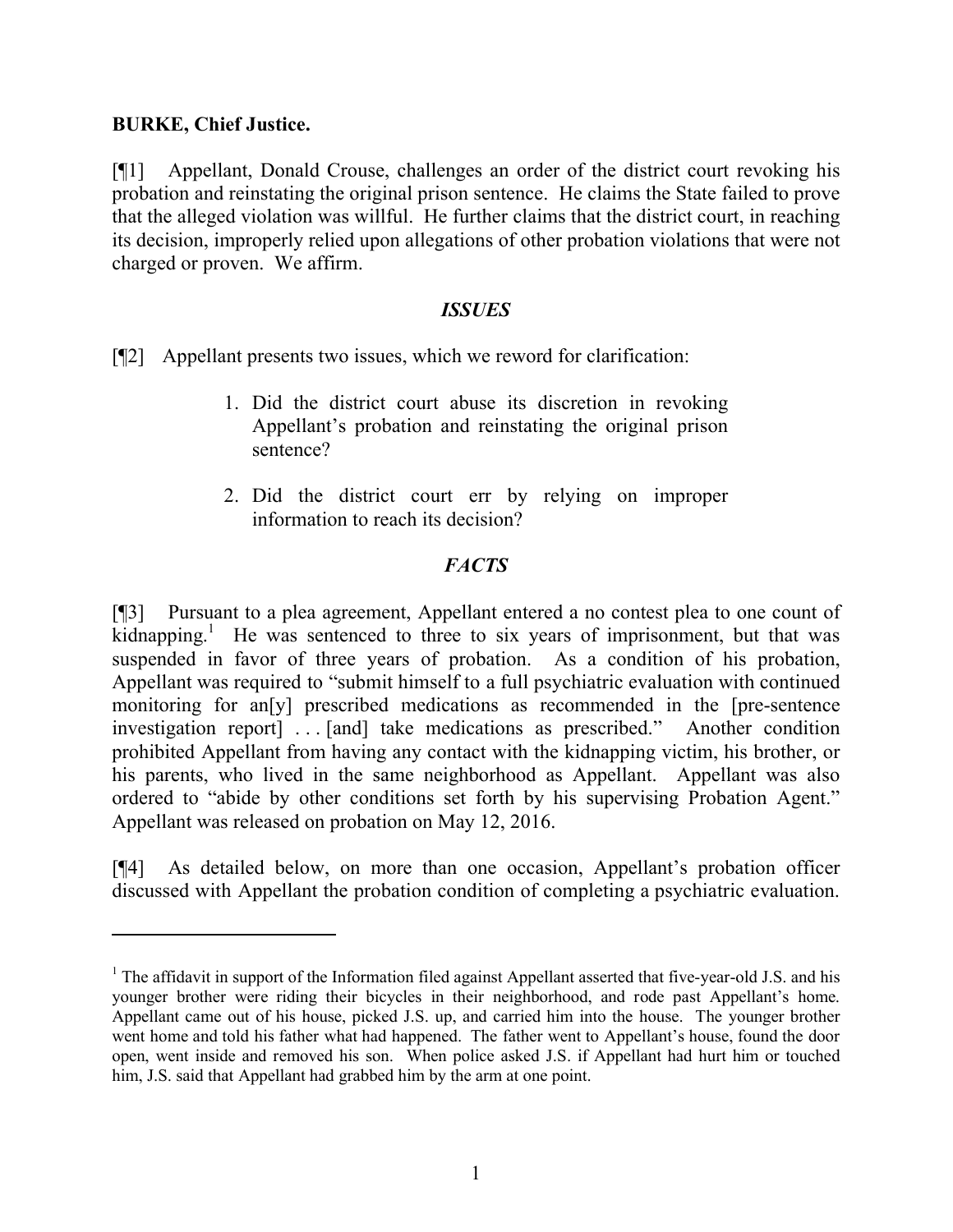Appellant made an appointment at a mental health clinic, and went to the clinic on the scheduled date. However, he left the clinic without completing the evaluation or making another appointment. On July 1, 2016, the State filed a petition to revoke his probation, asserting that Appellant had violated a probation condition by failing to obtain the required psychiatric evaluation. At the initial hearing on the revocation petition, Appellant was advised of his rights, and informed of the allegations contained in the petition. Appellant denied the allegations. The district court then addressed the issue of bond.

[¶5] The prosecutor recommended a relatively high bond. In making that recommendation, the prosecutor noted that Appellant lived "three doors" away from the victim's home and, on the day before being arrested for the alleged probation violation, had been observed "on the [victim's] property, looking into a trailer that was attached to a truck, looking around the truck, and standing and looking at the [victim's] home." The prosecutor specified that the State was not alleging those actions were a probation violation, because Appellant had not actually contacted the victim or his family. However, based on Appellant's alleged failure to obtain a psychiatric evaluation as ordered, and on his "proximity to the victim," the State recommended a \$60,000 bond. Defense counsel urged the court to release Appellant on his own recognizance. He acknowledged that Appellant was "not terribly diligent" about completing his psychiatric evaluation, but claimed that there was no "knowing, intentional violation of probation." The district court considered the arguments, and emphasized the importance of Appellant obtaining a psychiatric evaluation. It ruled that, "for the safety [of] the community as well as [Appellant's] safety," bond would be set at \$60,000.

[¶6] The revocation hearing was held on September 19, 2016. During the hearing, Appellant's probation officer testified that he met with Appellant on May 19, 2016, shortly after his sentencing. The officer recalled discussing the conditions of Appellant's probation and, specifically, the condition requiring Appellant to obtain a psychiatric evaluation. The officer testified that Appellant indicated he understood the condition. He met with Appellant again on May 31, 2016, and reminded him of the need to complete a psychiatric evaluation. The officer specified that Appellant needed to set up an appointment, and call the officer the following day to confirm that he had done so. Appellant did not make that call. However, when the probation officer met with Appellant on June 24, 2016, Appellant informed the officer that he had made a June 27, 2016, appointment for a psychiatric evaluation at High Country Behavioral Health. The probation officer testified that he later learned Appellant went to the clinic on the scheduled day, but left without completing the evaluation. Appellant told the officer that he "just kind of started zoning out when he was in the meeting and then eventually he just got up and left." He testified that, to his knowledge, Appellant had not obtained the required psychiatric evaluation.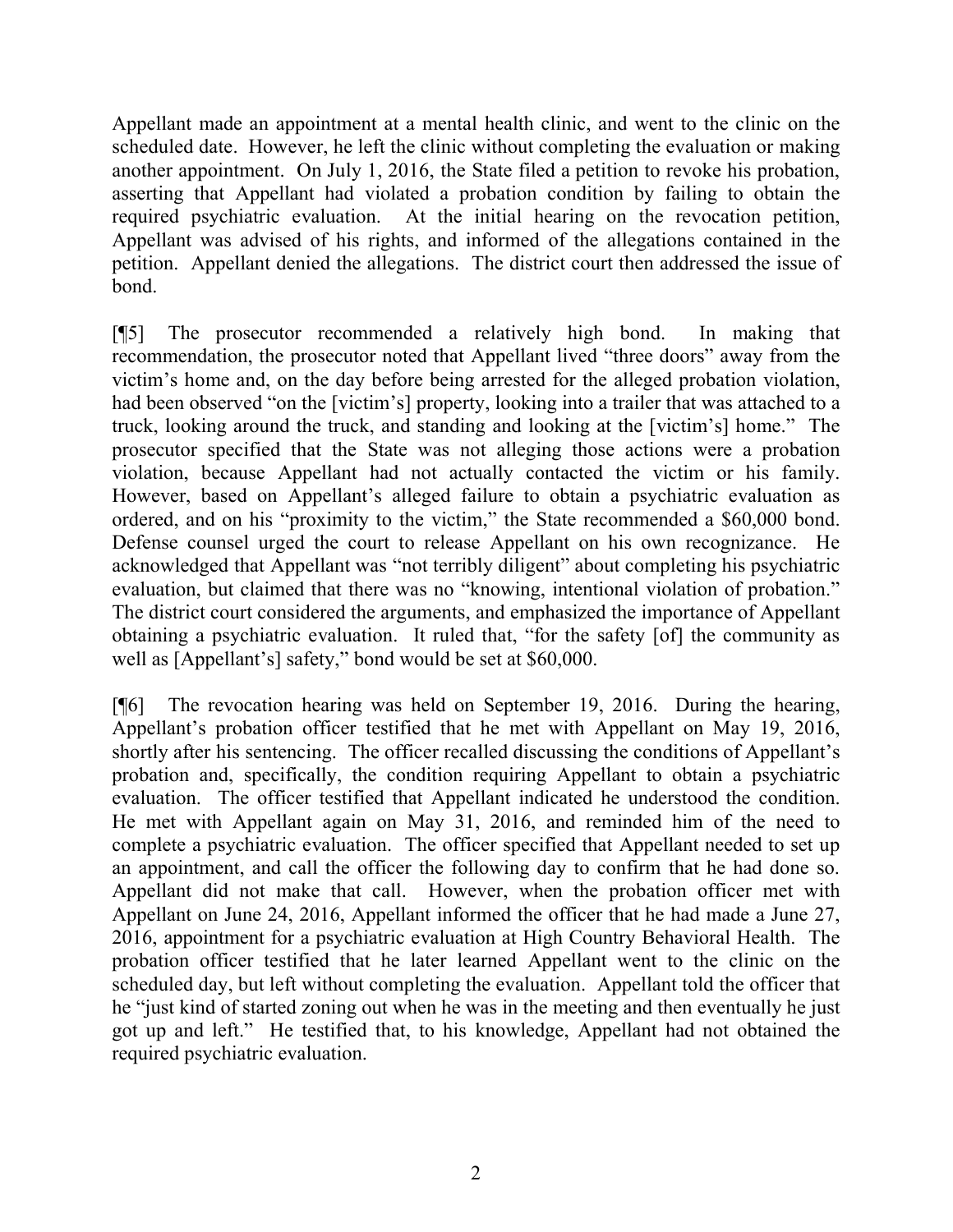[¶7] A clinical therapist at High Country Behavioral Health also testified. She stated that Appellant reported to the clinic on the scheduled day. He was given an intake packet, consisting of approximately forty pages. A short time later, she noticed that Appellant "had the paperwork spread out across, probably, four or five chairs, [and] had two or three toothbrushes out on the chairs also." When she invited Appellant into her office, he gathered the paperwork and put the toothbrushes into his pocket. In her office, she asked why he was there. He replied, "It's somebody's sick idea of a joke." When she asked him a question about the paperwork, he "put his head to one side, closed his eyes, kind of periodically closed and opened them." This went on for about ten minutes until Appellant lifted his head and told her he was "not going to do this and walked out of the office." She further testified that Appellant had not completed a psychiatric evaluation at High Country Behavioral Health. Appellant did not testify at the hearing. He did not call any witnesses on his behalf.

[¶8] The district court found that the State had proven by a preponderance of the evidence that Appellant had violated a condition of his probation by failing to obtain a psychiatric evaluation. The district court then proceeded to consider an appropriate sanction for the violation. The prosecutor urged the district court to revoke Appellant's probation and reinstate the sentence of three to six years imprisonment. Defense counsel contended that Appellant was now prepared to complete his psychiatric evaluation, and intended to do so. On that basis, he requested that the district court place Appellant on probation once again. The district court decided to revoke Appellant's probation and to reimpose the original prison sentence. Appellant challenges that decision in this appeal.

## *STANDARD OF REVIEW*

[¶9] "A district court's decision to revoke probation and impose a sentence is discretionary, and we will not interfere with the ruling unless the record shows a clear abuse of discretion." *Miller v. State*, 2015 WY 72, ¶ 10, 350 P.3d 742, 745 (Wyo. 2015) (citing *Mapp v. State*, 929 P.2d 1222, 1225 (Wyo. 1996)). We apply that standard of review with considerable deference:

> Because the trial court heard and weighed the evidence, assessed witness credibility, and made the necessary inferences and deductions from the evidence, the trial court's factual findings are not disturbed on appeal unless they are clearly erroneous, and the evidence is viewed in the light most favorable to the trial court's determination.

*Miller*, ¶ 11, 350 P.3d at 746. *See also Robinson v. State*, 2016 WY 90, ¶ 44, 378 P.3d 599, 610 (Wyo. 2016) ("[A]ll that is necessary to uphold a district court's decision to revoke probation is evidence that it made a conscientious judgment, after hearing the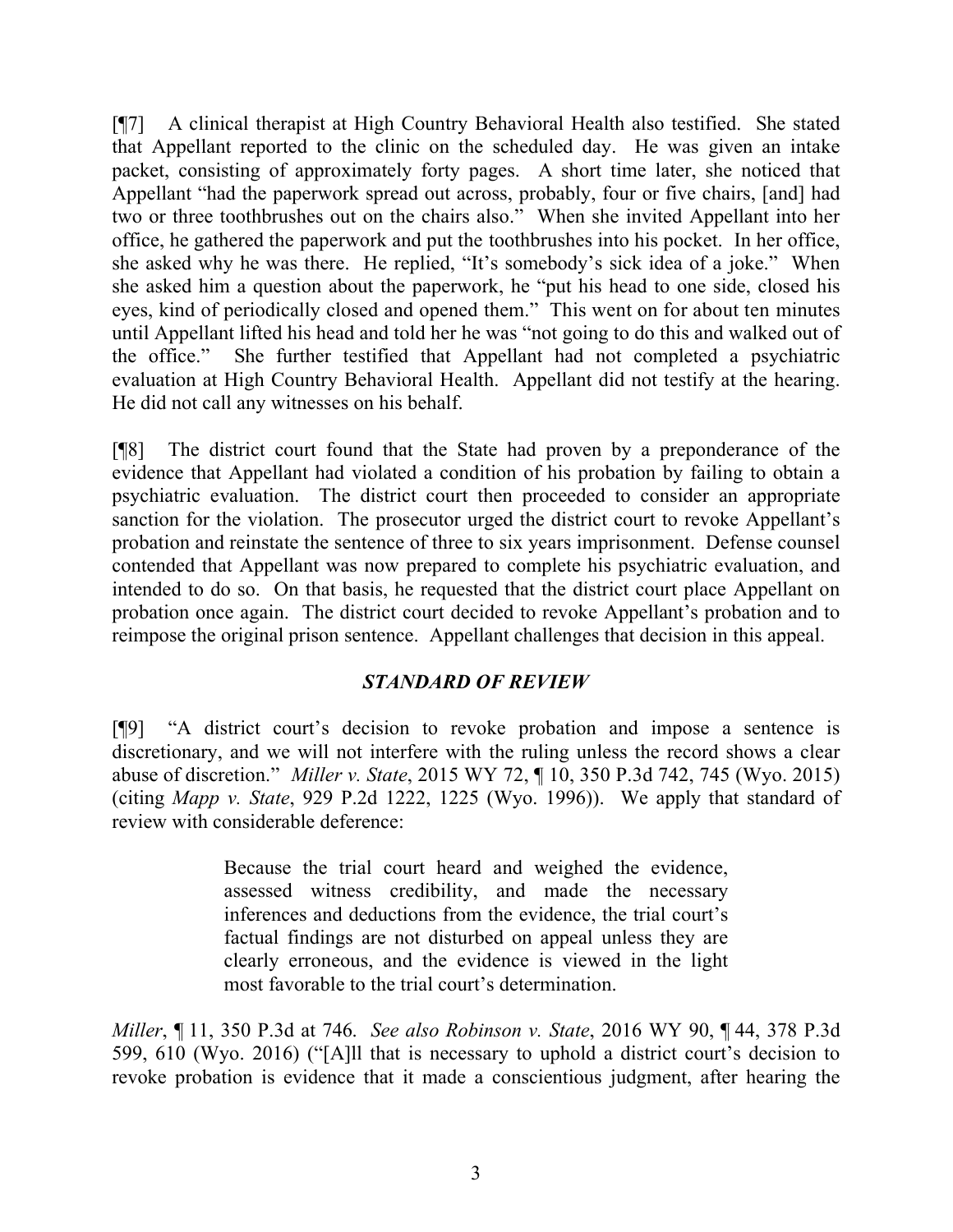facts, that the defendant willfully violated a condition of his probation.").

# *DISCUSSION*

[¶10] A helpful first step in evaluating Appellant's first issue is to review some aspects of the probation revocation process. Probation revocation is governed by W.R.Cr.P. 39. The process involves two steps. In the first part, the adjudicatory phase, the question is whether the probationer violated a condition of his probation. *Mapp*, 929 P.2d at 1226. If a violation is found, then the district court proceeds to the second part, the dispositional phase, in which the court must "determine the appropriate consequences of the probationer's violation." *Id.* In making that determination, "the district court must deliberate not only upon the violation, but also the reasons the conditions were originally imposed and the circumstances surrounding the violation." *Id.* The question of whether the probation violation was willful is addressed in the second part, the dispositional phase. *Sinning v. State*, 2007 WY 193, ¶ 10, 172 P.3d 388, 390 (Wyo. 2007).

[¶11] Appellant's arguments in this appeal are sometimes confusing because they fail to recognize the distinction between the two phases of the probation revocation process. However, it is undisputed that Appellant did not complete his psychiatric evaluation. This supports the district court's ruling in the adjudicatory phase that Appellant had violated a condition of his probation.

[¶12] Relying on *Forbes v. State*, 2009 WY 146, ¶ 8, 220 P.3d 510, 513 (Wyo. 2009), Appellant correctly points out that, ordinarily, a probation violation justifies revocation only if the violation was willful. Willfully means "intentionally, knowingly, purposely, voluntarily, consciously, deliberately, and without justifiable excuse, as distinguished from carelessly, inadvertently, accidentally, negligently, heedlessly or thoughtlessly." *Edrington v. State*, 2008 WY 70, ¶ 9, 185 P.3d 1264, 1267 (Wyo. 2008). He contends that his mental illness was "not meaningfully considered" by the district court when it was determining if his violation was willful. He claims that the district court should have taken into account his mental illness "and the complications it imposed on his ability to comply" with the requirement of completing a psychiatric evaluation.

[¶13] As we have recognized, "it is possible that a defendant's mental illness could render his violation of the terms of his probation not willful." *Sharp v. State*, 2008 WY 142, ¶ 11, 196 P.3d 802, 804 (Wyo. 2008). That is not true in every case, however. In *Sharp*, even though the "record contain[ed] several psychological and psychiatric examinations" of the defendant, we concluded that there was sufficient evidence to support the district court's ruling that he had willfully violated the terms of his probation. *Id.*, ¶¶ 3, 9, 196 P.3d at 803–04. Similarly, in this case, the record establishes that the district court was aware of Appellant's mental illness. It was addressed at length in the presentence investigation report, and the district court discussed it in detail during the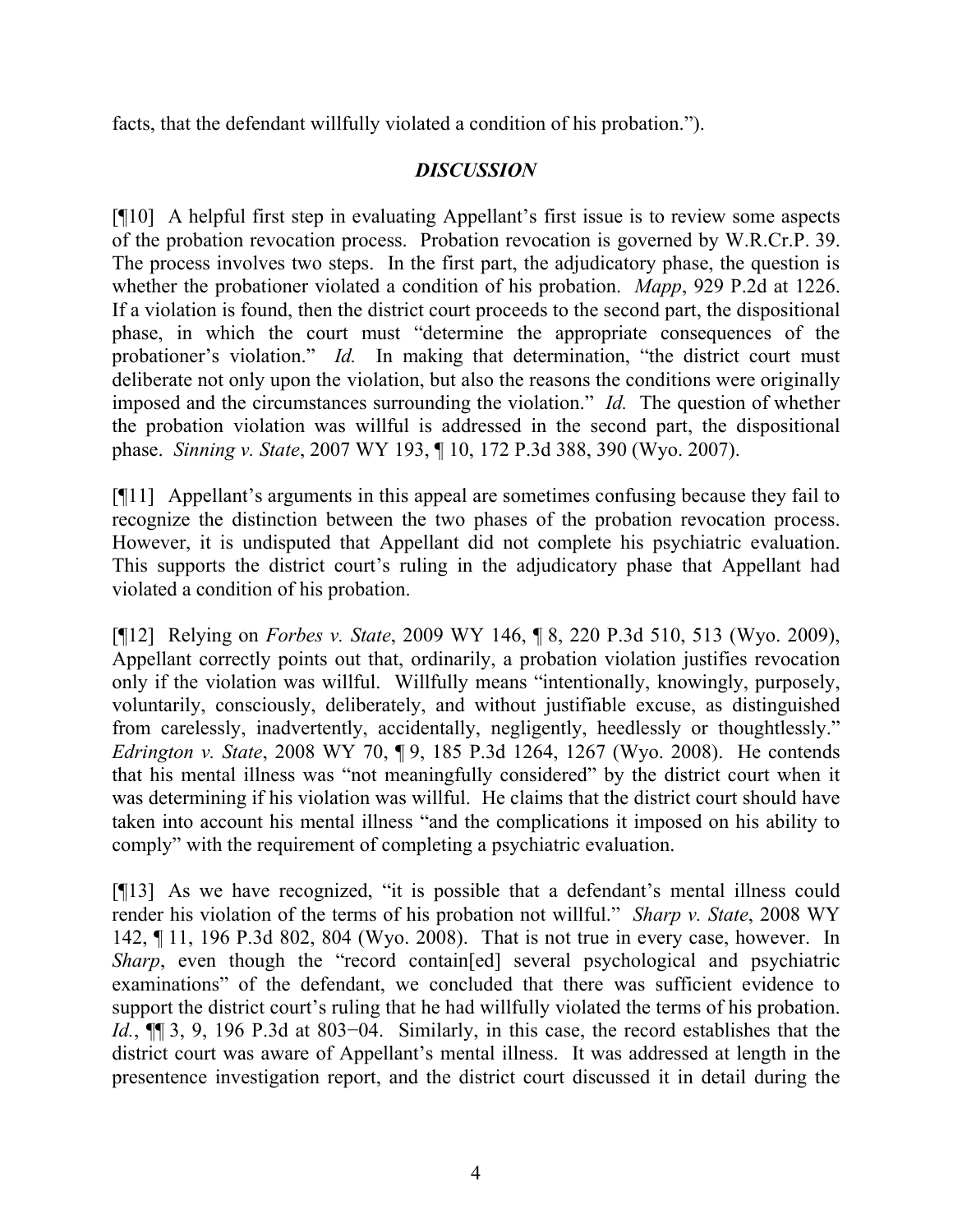sentencing hearing. Appellant "had been in the state hospital for mental health issues several times, and once for as long as ten years." He likely suffers from schizophrenia, "which is characterized as involving disturbed or unusual thinking and strong or inappropriate emotions." The district court noted that Appellant's mental illness was the reason it imposed a probation condition requiring him to complete a psychiatric evaluation and continue taking his medications. During the probation revocation hearing, the district court observed that Appellant had "moments of great lucidity and . . . moments of, I guess, significant concern." The record contradicts Appellant's assertion that the district court inadequately considered his mental illness when it revoked his probation.

[¶14] We also conclude that the State's evidence was sufficient to establish that the violation was willful. We view this evidence in the light most favorable to the trial court's determination. *Miller*, ¶ 11, 350 P.3d at 745−46. The evidence establishes that Appellant was aware of the condition requiring him to obtain a psychiatric evaluation. The district court emphasized this condition at the sentencing hearing, and his probation officer discussed it with him several times. Appellant's scheduling of the appointment with High Country Behavioral Health further establishes that he knew about this condition of probation. The evidence indicates that he voluntarily chose to leave High Country Behavioral Health without obtaining the required evaluation or scheduling another appointment.

[¶15] During the revocation hearing, defense counsel suggested that Appellant "may need more assistance" in obtaining the required psychiatric evaluation. He did not claim that Appellant's mental illness rendered him incapable of complying with the probation condition. The evidence was sufficient to support a determination that the probation violation was willful.

[¶16] In his second issue, Appellant contends that it was improper for the district court to consider information indicating that he had been seen on the property of the victim's family. This assertion was made by the prosecutor, and Appellant objects that it was both hearsay and unsupported by evidence. When the information is placed in context, however, the district court did not err by considering it.

[¶17] The information was first brought to the district court's attention at the initial hearing, when the district court was deciding whether to release Appellant on his own recognizance or set a bond. The prosecutor indicated that Appellant had been seen on the property of the victim's family:

> I would bring to the Court's attention, and it has been produced already to [the defense counsel], that on July 6, 2016, that [Appellant] was, in fact, observed on the[ir]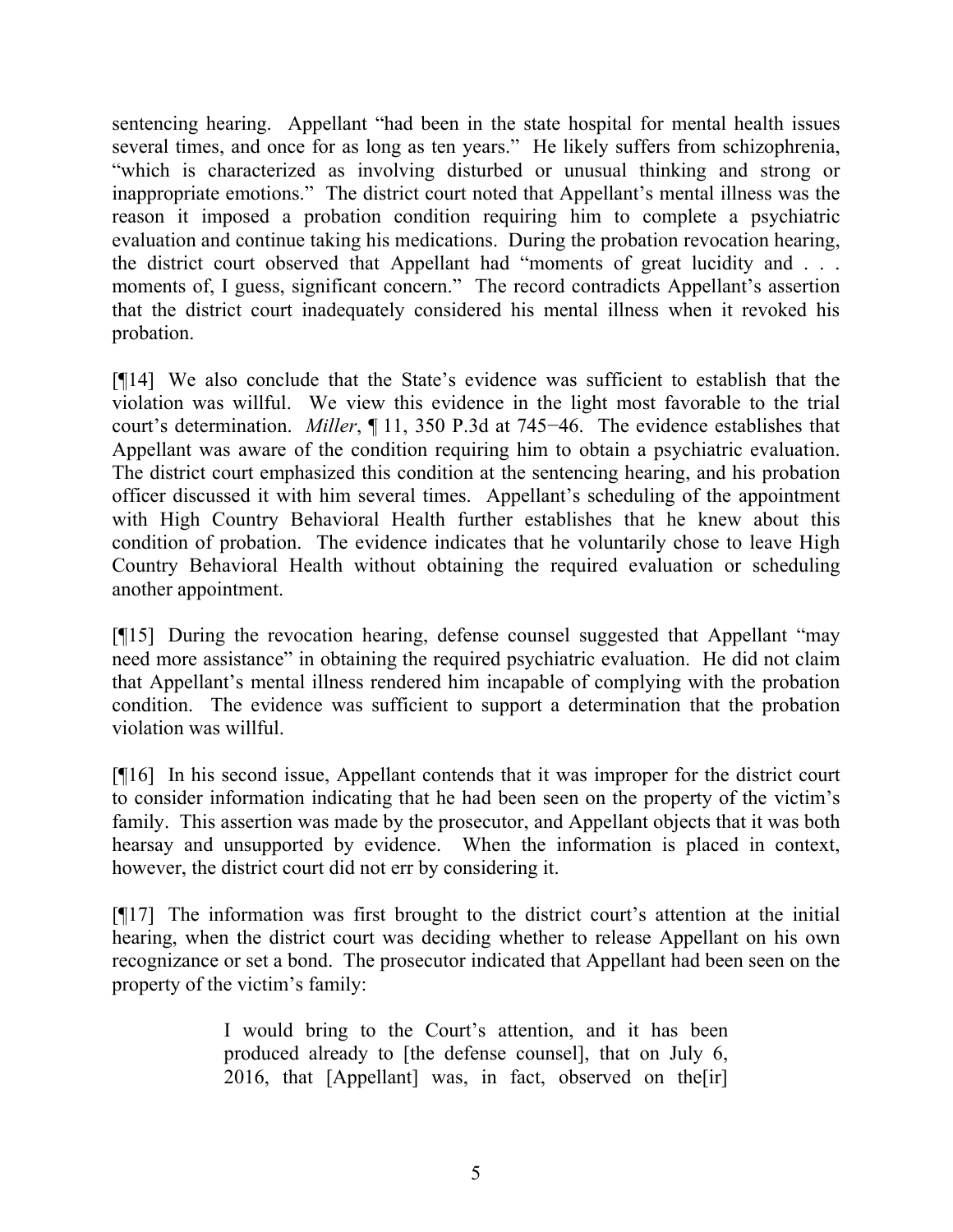property, looking into a trailer that was attached to a truck, looking around the truck, and standing and looking at the [victim's] home after he had approached the home from his residence. This is not an issue that's raised as a probation revocation [issue] because while there is a condition of no contact with [the victim and his family], the  $-$  it is our assertion that he didn't actually knock on the door and communicate with them. But the Court certainly can understand why that would make the [victim's family] uncomfortable that that had occurred less than a month after his release from incarceration.

The State explicitly indicated that it was not alleging a violation of the no-contact condition of Appellant's probation. Instead, the prosecutor offered the information because she believed it had a bearing on the district court's decision on setting bond for Appellant's release from jail pending the revocation hearing. Appellant has provided us with no authority suggesting it is improper for a district court to consider the State's concerns about the safety of the victim and his family when deciding whether to set bond for a defendant.

[¶18] The prosecutor's second mention of this concern occurred during the dispositional phase of the revocation hearing, at a point after the district court had already found that Appellant had violated a condition of his probation, and was deciding what consequences to impose because of that violation. The prosecutor stated:

> [Appellant] was observed looking into the[ir] camper and truck on their property and loitering around the surrounding area of the property; not, *per se*, violating the [no-]contact provisions of his probation but, nonetheless, making the parents of these small children very concerned for the safety of those children.

Appellant contends that this information was inadmissible hearsay. However, rules of evidence do not apply during the dispositional phase. W.R.Cr.P. 39(a)(5)(B); *Mapp*, 929 P.2d at 1226 ("In the dispositional phase, only general due process protections continue to attach and the rules of evidence are suspended."). Moreover, Appellant has not cited any authority indicating that it was improper for the district court to consider this information during the dispositional phase. To the contrary, he concedes in his brief that the prosecutor's comments "may have been acceptable" during the dispositional phase.

[¶19] Appellant also asserts the district court erred in considering, during the revocation hearing, whether Appellant was taking his medication. This stems from the district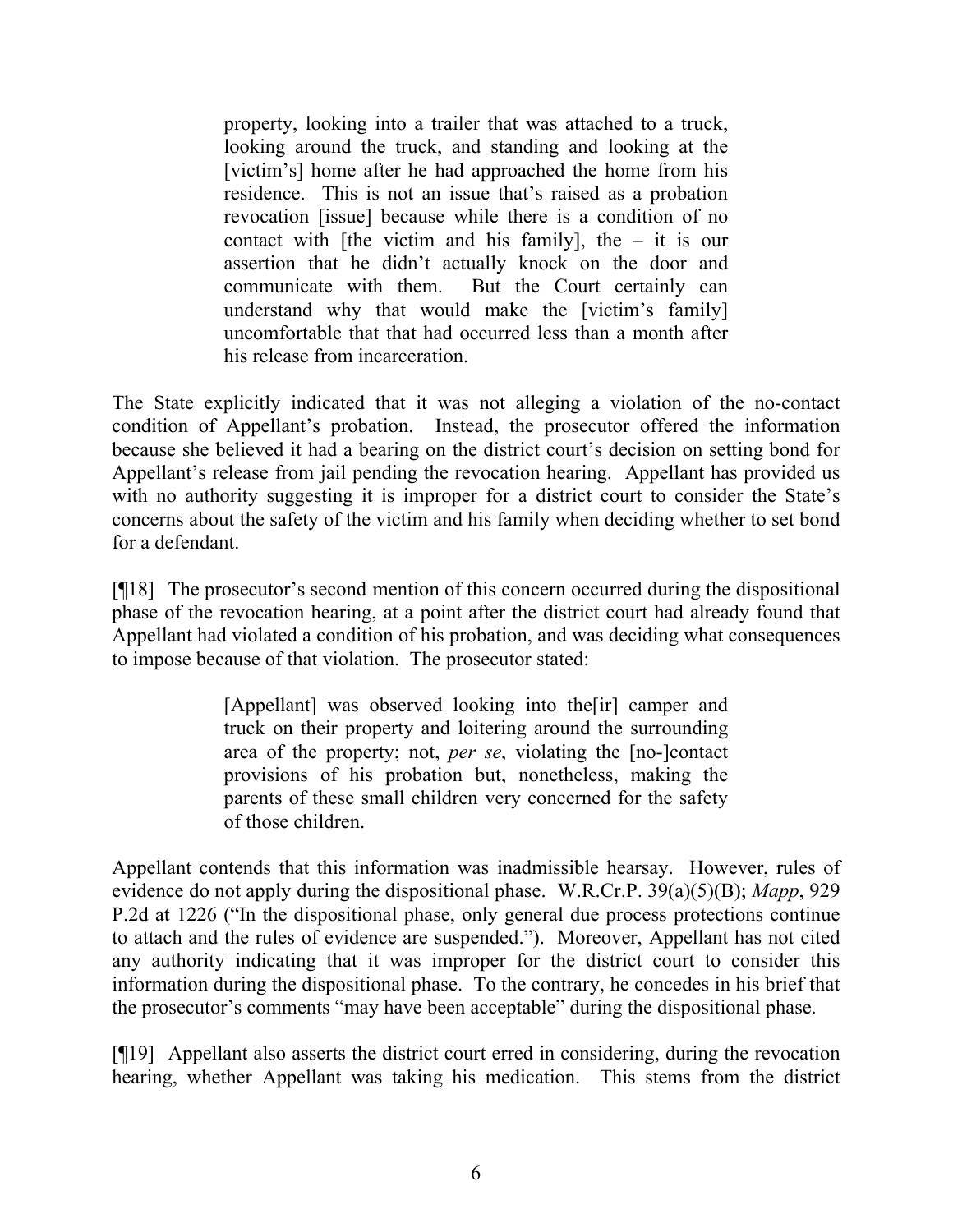court's comment, during the dispositional phase, that

[Appellant], your case is a difficult case for many reasons; but the one that is probably the largest reason is that I recollect and I refreshed my recollection when I read [the pre-sentence investigation report], earlier today, that my comment about the safety of the community, which is one of the things I need to take into consideration for sentencing, was that I could be reasonably comfortable with the safety of the community, as well as your safety, if you were taking your medications and if you would have had an updated evaluation and everything was properly in place with that. The Court clearly has found that you've been at risk because of the failure to get that done. I haven't had any testimony on whether or not you've taken your medication. That's not at issue here. But the Court particularly finds that one of the reasons that I granted you probation was the very strict and the very absolute requirement that you get an evaluation, you follow through with it, and you do it. You've not done that. . . . And the only place that the Court can be certain that you'll do that, [Appellant], is actually if you're in someone's custody and they're monitoring [you].

Appellant contends it was never alleged that he violated a probation condition by failing to take his medications, that there was no evidence presented that would allow the district court to determine whether he was taking his medications and, accordingly, that the district court "erred in relying on this unverified assumption."

[¶20] Appellant's argument ignores what the district court actually said and did. The district court acknowledged that it had heard no evidence about whether he was taking his medication. It acknowledged that taking his medication was not at issue. It did not find that Appellant had violated his probation conditions by failing to take his medication. It found only that Appellant violated a probation condition by failing to obtain a psychiatric evaluation. The district court did not rely on an unverified assumption, it merely observed that one way to ensure Appellant would complete a psychiatric evaluation and continue taking his medication was to incarcerate him. We have previously said that, in the dispositional phase, a court "must deliberate not only upon the violation, but also the reasons the conditions were originally imposed and the circumstances surrounding the violation." *Mapp*, 929 P.2d at 1226. The district court did so, and Appellant has failed to demonstrate that it abused its discretion by considering the safety of the community and Appellant when deciding whether to revoke his probation and incarcerate him.